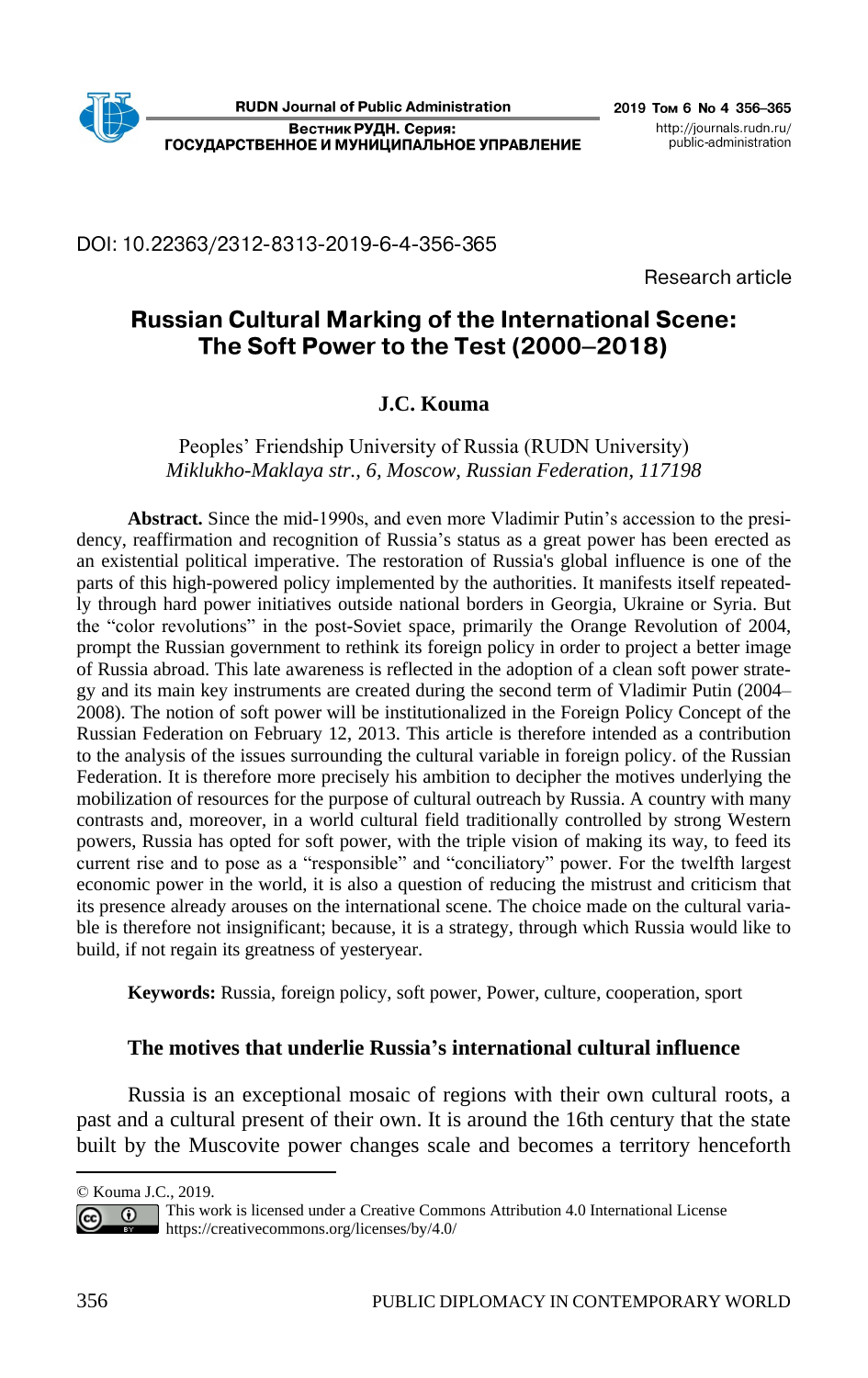associated with the notion of immensity. From the eighteenth century to the present day, Russia is the largest state in the world [1]. The Eurasian "statecontinent" status is not without consequences in terms of perception of the world. It has often reinforced, both among Russian thinkers and governments, the temptation to make "a world in itself" [1], when we know that ideology [2] serves to conceal intentions, justify actions, mobilize people and recruit supporters across borders; a screen, an argument, a cement and a weapon. In the light of realistic theories, the elements of the power of a state are diverse. Among those listed by Hans Morgenthau, figure indeed geography. This is what we will try to develop here keeping in mind this fundamental axis linking space and power, the power expressed in the space policies implemented by Russia. Space is like a palette where the degrees of state power can be expressed. Thus, to consider the stakes that represent the Russian territory leads us to question its attraction, its credibility that can explain its projection on the international scene.

In Russian academic literature, the concept of soft power seems recent and hardly convincing [3; 4]. In fact, it is not new. Through its ideology, the USSR exerted a real attraction, even during its last years of existence thanks to the outstanding communicator that was Mikhail Gorbachev. Boris Yeltsin was also very concerned about the image of his country in the world and he managed to impose the idea that Russia continued to be one of the big ones of this world. The domestic and international positions of the latter are deteriorating, but success has been limited. The double enlargement of the Atlantic Alliance and the European Union as well as the color revolutions in Georgia and Ukraine have rekindled reflection on the issue. They clearly mean that Russia has to change the image it has of itself in the world, modernize the means at its disposal and acquire new instruments. Because, every self-respecting country builds its identity.

Russia, unlike the countries of Western Europe, is experiencing a period of radical transformation of its social fabric. Cultural policy has changed significantly in the last decade as a result of political and economic reforms. The two pivotal dates are 1985 and 1991<sup>1</sup>. It was in 1985 that perestroika, that is the transformation of state policy in the economic, social and cultural sphere. Attempts to change and reform the Soviet political and economic system led to an exacerbation of internal contradictions and ultimately to the collapse of 1991, which saw the USSR disappear. At the same time, the cultural policy implemented in present-day Russia could only bear the imprint of the past. Thus from the year 2000, the popular support to the political and state project of Vladimir Putin, which combines restoration of national values, political intransigence in the face of any threat of state monopoly and the desire to restore the status of great power of Russia, is manifested ([5]. From then on, the development of the cultural factor by Russia responds to a logic that consists in wanting to unify the world to its cultural values, in order to achieve the results that it can not have through the political struggles and the military force. Even though the policy seems to use culture for

<sup>&</sup>lt;sup>1</sup> Cultural Policy of the Russian Federation. Council of Cultural Cooperation; Strasbourg; 1998.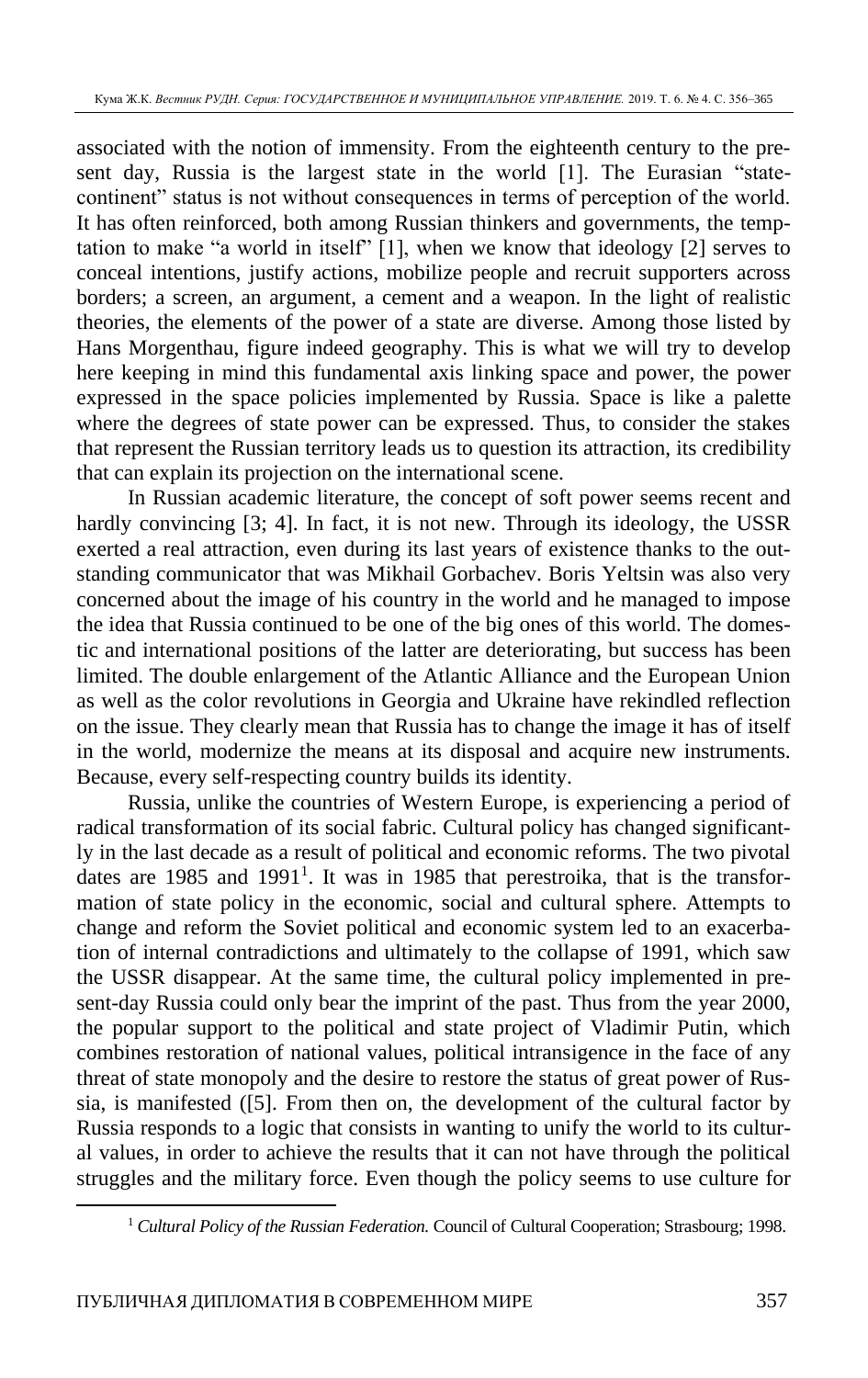strategic purposes, for Russia, it also aims to improve its image by helping mutual understanding and denouncing the stereotypes, prejudices and prejudices she is a victim. And above all, as Alain Peyrefitte points out, "the Western public is afflicted with myopia made up of prejudices, ideological passions and above all ignorance ..." [6]. Russia wants, through culture, to defuse ideological criticism and recover the greatness of the past. This further confirms Marie Dousset's statement that: "nostalgic of Russia's past greatness, Putin dreams of giving it back a place of choice on the international stage" [7].

#### **Russian Soft Power Instruments**

The culture since the end of the Cold War, occupies a pre-eminent place in the organization of the international society. Each actor tends to value the cultural variable and Luc Sindjoun thinks in this respect that the cultural power has acquired a major importance in international relations after the Cold War and especially after September 11, 2001. He also underlines that this expression refers to *"a set of capabilities based on mastery either by a group in any form whatsoever (state, network, company, international organization, etc.) or by individuals, ways of doing, thinking and to feel able to enable him to orient a social relation to their symbolic or material profit. It is the chance of the triumph of the will, based on the control of meanings, norms and values, objects of identity"* [8]. For J. Nye "power in the twenty-first century will be based on a mixture of hard and soft resources" [9]. Today, power rests less on military domination alone, concentrating instead on several chess-boards, certainly military, but also economic, political, media, cultural and symbolic. According to Nye, *"the power of co-optation - the ability to steer what others want – often depends on the attraction of culture and ideology to other peoples, or the ability to manipulate political choices so that actors can express some of their desires only because they appear unrealistic"* [10]. To this end, it is undeniably accepted that the cultural aspect is among the official declarations proclaimed by the Russian Government: the use of "soft power" instruments to solve foreign policy problems becomes an integral part current international politics, that is, the use of civil society capabilities, information and communication technologies and technologies, social and other, in addition to traditional diplomatic methods<sup>2</sup>.

To this end, Russia has been developing since 2000 a set of tools to make its emergence not threatening, but attractive. Some examples of this soft approach are public diplomacy, exchange programs, development aid, humanitarian aid, military contacts, media. Public diplomacy is now an integral part of Russian foreign policy. In 2003–2004, she is looking for new ways of doing things. In areas very different from each other, it relaunches the policies implemented and sets up new channels and relays. His numerous and eclectic initiatives aim to develop a di-

<sup>&</sup>lt;sup>2</sup> The Foreign Policy Concept of the Russian Federation (approved by Russian President Vladimir Putin on November 30, 2016)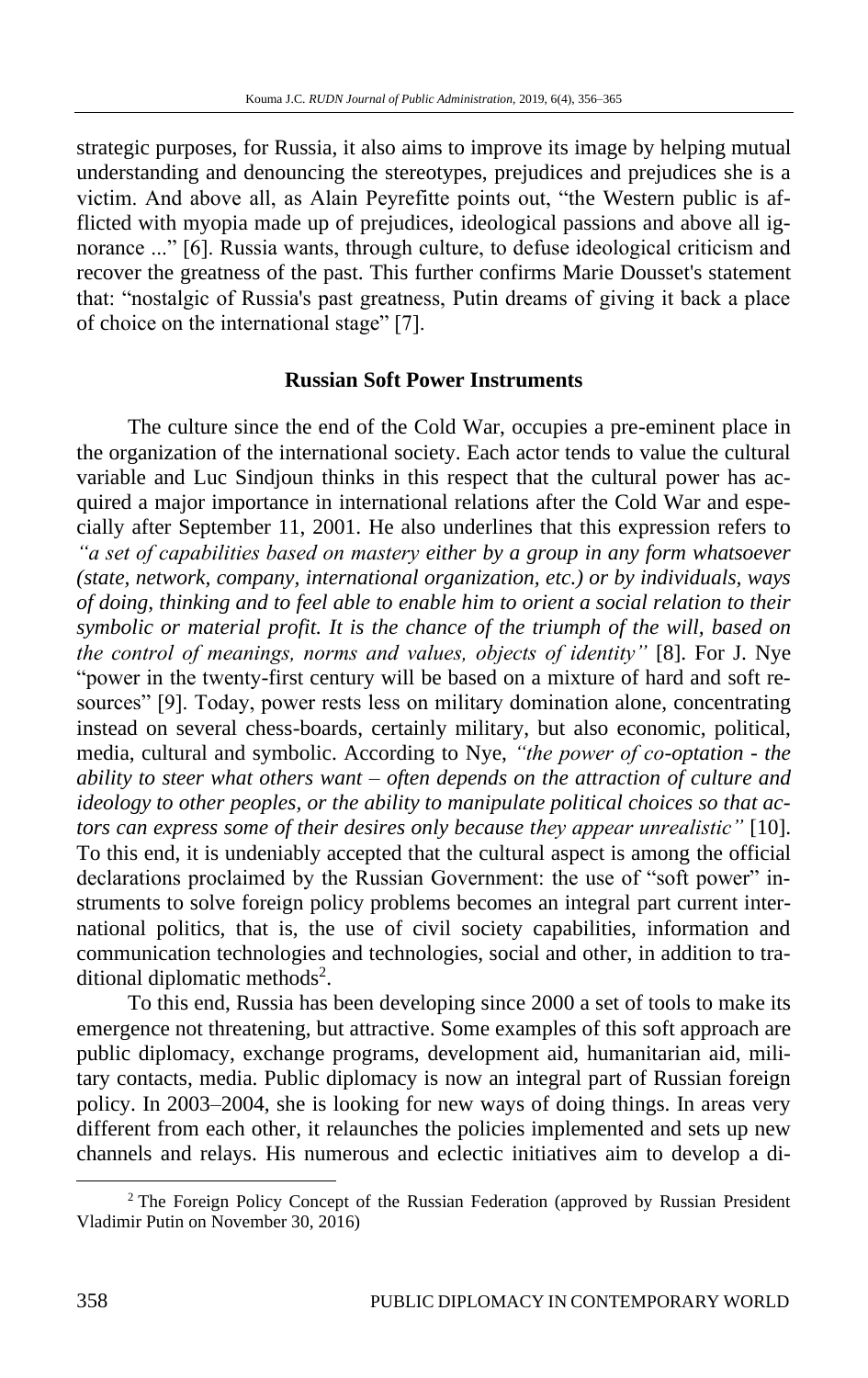plomacy of influence, to gain support for his ideas and, to create an environment that is favorable to him, to weigh, through representations and attractiveness, on the definition of policies towards it. Thus Russia invests the means of which it has a simple concept, that of shared reflection. To carry out its project, the country will put in place various essential resources such as:

**Russkyi Mir Foundation (Russian World) and Rossotrudnichestvo:**  Created in 2007 and 2008 respectively, the Russkyi Mir Foundation (Russian World) and the Federal Agency for International Humanitarian Cooperation (Rossotrudnichestvo) have given a new impetus to the promotion of the Russian language, especially in the post-Soviet the reception of foreign students, that is to say the training of the elites and the organization of commemorations of great events which aims to maintain symbols of the greatness of Russia [11]. They aim to promote research in education and aim to create or develop concrete objects, symbolic devices, practices, situations, educational and pedagogical. Luc Sindjoun believes that education "refers to the formation and transmission of knowledge: it is the framework par excellence of labeling culture" [8]. The training and development of foreign students is one of the strategic aspects of Rossotrudnitchestvo. This training aims to create resources that promote the development of southern countries. The Russkyi Mir Foundation strives to develop a sense of Russian culture, a certain intelligibility or a certain understanding, through an effort of global reflection, intuition and sensitive listening, which goes beyond the natural, human and social sciences, without excluding them.

**Russia Today (RT):** This 24-hour streaming television channel in English from December 2005, then in Arabic from 2007 and in Spanish from 2009 has modernized the Russian outdoor audiovisual system]. It must be said that Russia has made the choice, here again, to set up a satellite channel that can largely compete with the prestigious foreign channels (CNN, France 24, BBC, etc.). Thus, the chain allows the borders to be opened in a symbolic way to let information pass and to understand what is going on elsewhere. It seems that it allows Russia to join the globalization and to take a place in this world that has often turned its back. It should be noted that this channel allows its viewers to flourish and sharpen a reflection of their own. Moreover, it is certain that it must certainly frighten the majority of the countries of the world, especially those of the Western world, because it enjoys an influence that gives it a role in the Russian street.

In view of the foregoing, since the USSR was a predominantly military power, the Russian ruling elites became more familiar with hard power and "the ability to influence what others do" through coercion or of the reward, that with the soft power and *"the ability to influence what others want [...] to seduce and attract [...], attraction often leading to consent and imitation"* [12; 13].

**Investment in international events:** The communication and the cultural have become determinant in the outcome of the battles that are won today. Thus, Russia sets up and hosts projects whose mission is to strengthen its presence in the world, to participate in all the major debates of the world, to spread a "Russian thought" and to rectify what it considers to be the misconceptions that circulate on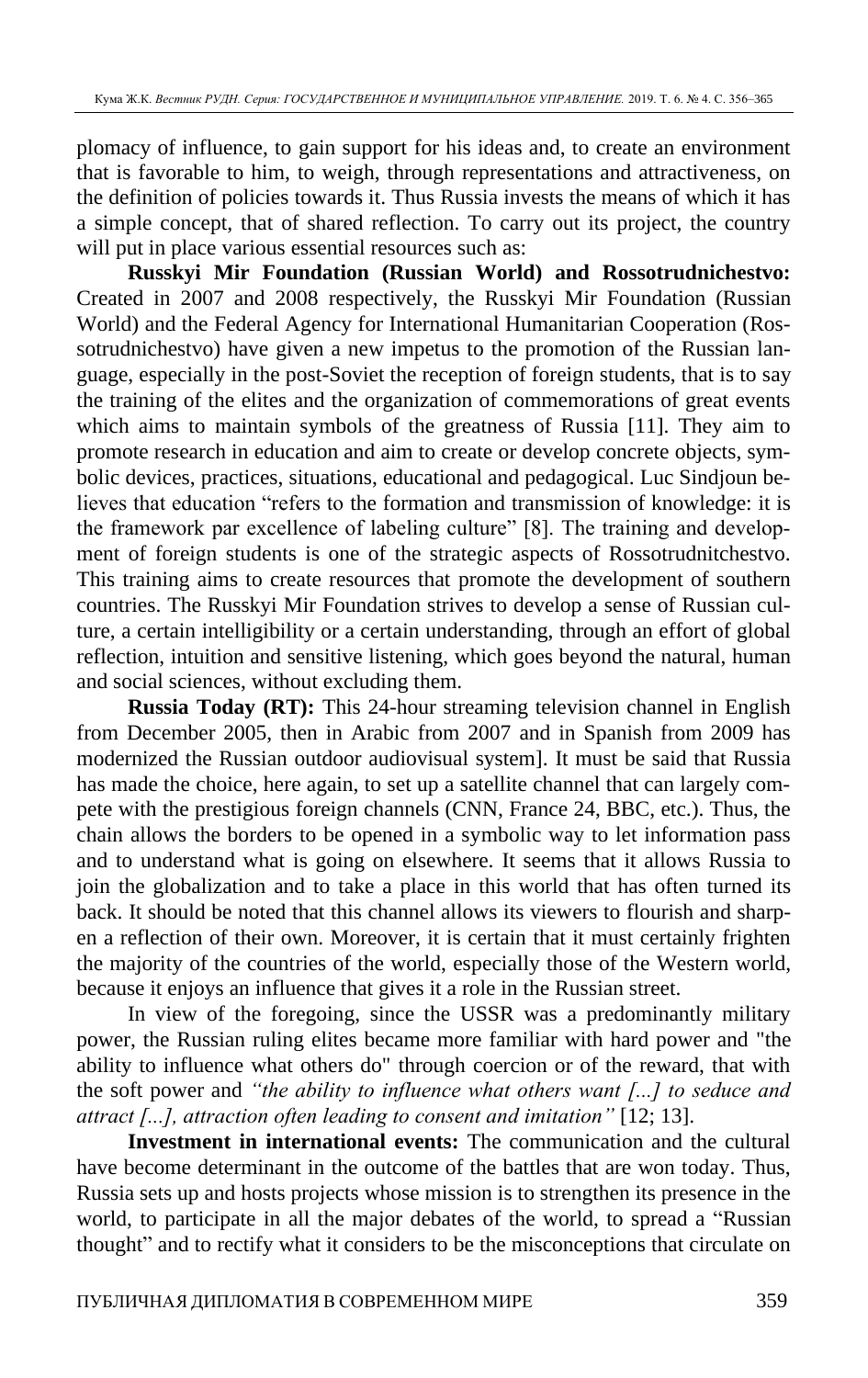his account. Since 2000, Elle has relied more on sports, scientific and cultural records such as: Sochi 2014 Olympic Winter Games, 2017 Football Confederation Cup, 19th World Youth Festival and 2017 Students Festival Sochi and the 2018 FIFA World Cup. This is to enhance its attractiveness through innovation, and a branding policy. Indeed, the image of a country is the perception that one has of it. From then on, it can vary from one individual to another. The image does not escape the States. In fact, nothing prevents them from caring for this image, to develop it, to use it to achieve certain objectives. Other factors may affect the image of a country or a state. This is true of the people of this country, its culture, history, cuisine, flagship products, or even its level of development [14]. The image and reputation of a country become indispensable to the politics of a state that wants to be prosperous and influential [15]. Russia is doing it, without renouncing the hard power instruments.

The image is part of Russia's nation-branding policy, implemented as a result of Sochi's candidacy for the organization of the 2014 Olympic Games. The concept of nation branding refers to the policy of promoting the image of a state, using "reputation management" tools usually mobilized by private companies. It is therefore a convincing example of Russia's strategy of cultural influence in the world, which combines with its diplomatic influences (the frequent exchange of visits at the highest level) to defeat Western hegemony. As Alain Plantey notes, *"competition between nations does not spare the field of thought insofar as the spread of speech, image, and idea can make it possible to influence politics and strategies of states"* [16]. To this end, no country has as much impact on the organization of international events as Russia since the beginning of the millennium.

Russia has been able to adopt and successfully implement a new strategy, that of branding. The sporting niche is one of the most prized by state brands and Russia is no exception to the rule. The sport is considered by the Russian authorities as one of the sure ways to achieve a high international visibility. Russia is giving itself the means to multiply competitions and accommodate a maximum of major sporting events. With significant financial surpluses, the country's leaders use significant resources both to meet the huge consumption and investment needs, and at the same time to serve them for greater international visibility. It is for this purpose that Russia is betting on sport. For Jean-Jacques Bozonnet, "globalized professional sport has become for many states one of the best vectors of soft power" [17]. What Pascal Boniface confirms: "Sport has become an instrument of soft power, this soft power that has become the new and subtle form of power. Each state tries to attract the attention, the respect and the sympathy of the other nations thanks to its champions who have become true international stars, known and admired on the five continents. Living icons of the global village that is today the planet with the rise of communication and information technologies" [18].

In addition to the Olympic games and football competitions, other cultural activities are in the spotlight in Russia. The 2014 Sochi Olympic Winter Games (OJ) provided good international visibility for Russia. This event presents a geopolitical dimension. *"With the Olympics, Putin is playing Russia's place in the*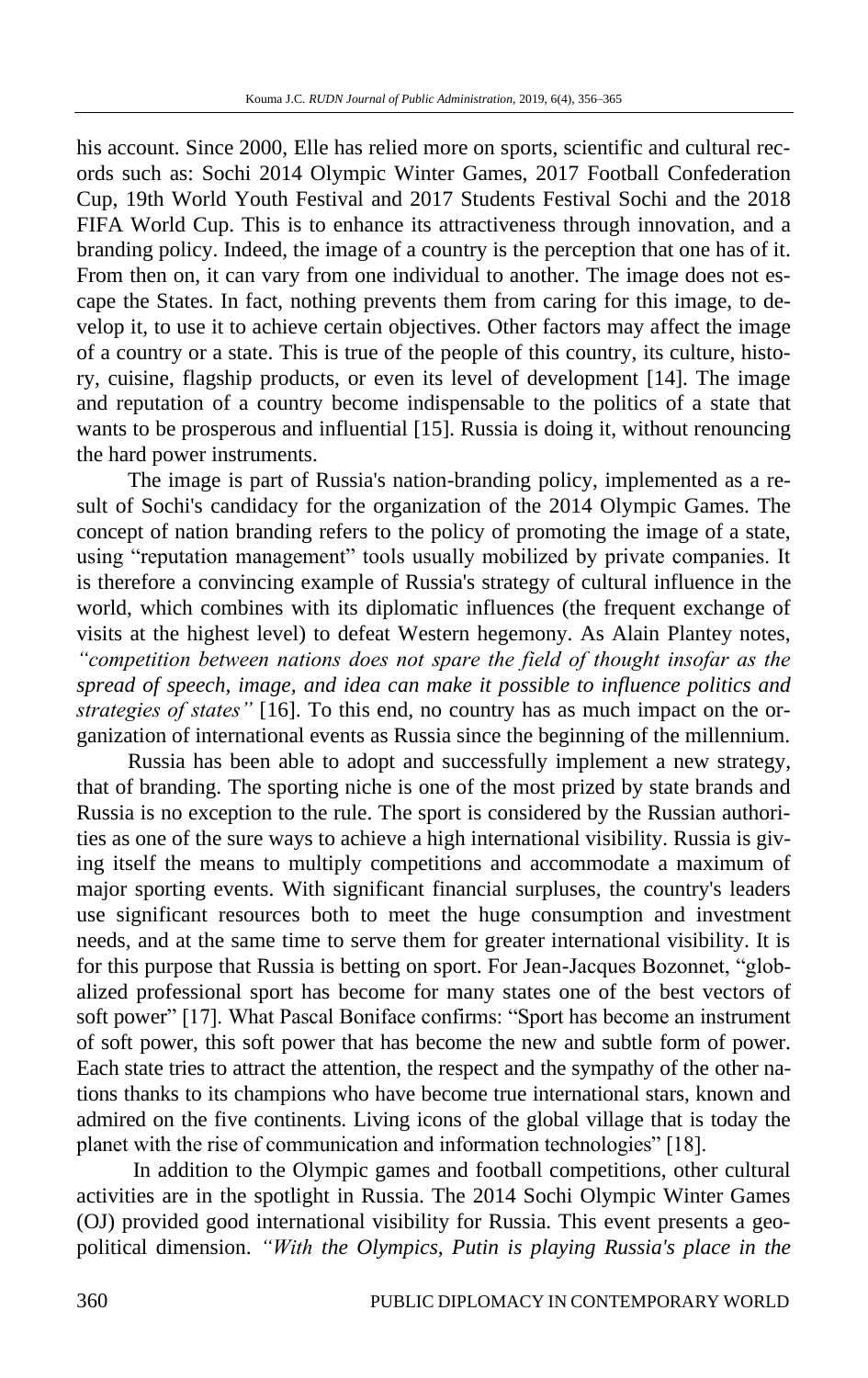*world cherishing the hope of recreating a kind of common market around Russia that would be an alternative to the European Union"*<sup>3</sup> *.* Although apolitical character of this event, but it should be noted that this is simply a myth. What makes Pascal Boniface say that: "from the moment when we bring together, for a competition, citizens from different countries, the event is inevitably political" [18]. Moreover, he says*, "the official ban on the intrusion of politics in the Games concerns athletes, not States. The first, who will quickly become ambassadors in shorts, are obliged to reserve. States remain free to determine their political line and the IOC, whether in accepting or excluding national delegations or choosing the host city, will make decisions based on geostrategic criteria"* [18]. So to speak, the power of the image has Exponentially believed after the Second World War and the Olympics marked the spirits, proving the extraordinary interweaving of politics and sport in the Olympic universe.

The stakes of football, be they political, economic and even geopolitical, have long gone beyond purely sports. Football competitions have, moreover, been widely used by States as signals of rapprochement. Subject of passion and sometimes overflowing, football contributes to developing relations between peoples [19]. This "sport king" proved that it could constitute, for some states, like Russia, not only a formidable relay for its image in the world but also an instrument that promotes its discovery. Football is the image of the nation, its reflection [19] and thus contributes to the international influence of a state. This is what makes Didier Lucas say that "in the age of soft power, football is probably one of the best instruments of the radiation of a state" [20]. It is the international football competitions in the framework of the June-July 2017 Confederations Cup and the 2018 World Cup, which will allow Russia to discover more.

Always in perfect coherence, Russia has chosen to allow politicians, diplomats, young people, intellectuals and students from around the world to come together to think together about global issues, or simply through essential concepts. This sensitivity that Russian leaders bring makes it possible to create means to produce a common reflection that can increase the efficiency of human work. These times of work and reflection must allow people to enrich themselves and become actors in this world. The XIX World Festival of Youth and Students of 2017 Sochi, already organized in 1957 and 1985 in Russia, brought together the different nations, with one goal, that of thinking together. The program of this international event included youth meetings in more than 70 venues to discuss multiple themes, including "Culture and Globalization", "The Global Economy", "The Knowledge Economy", "The World". development of public institutions and "politics and international security". An International Forum of Youth Cinema, Artistic and Cultural Exhibitions and various sports and youth activities were organized in Yekaterinburg, Simferopol, Sevastopol and other cities representing 15 Russian regions. Vladimir Putin has therefore made a choice for his country, that

<sup>3</sup> *Les Echos*. 27.01.2014.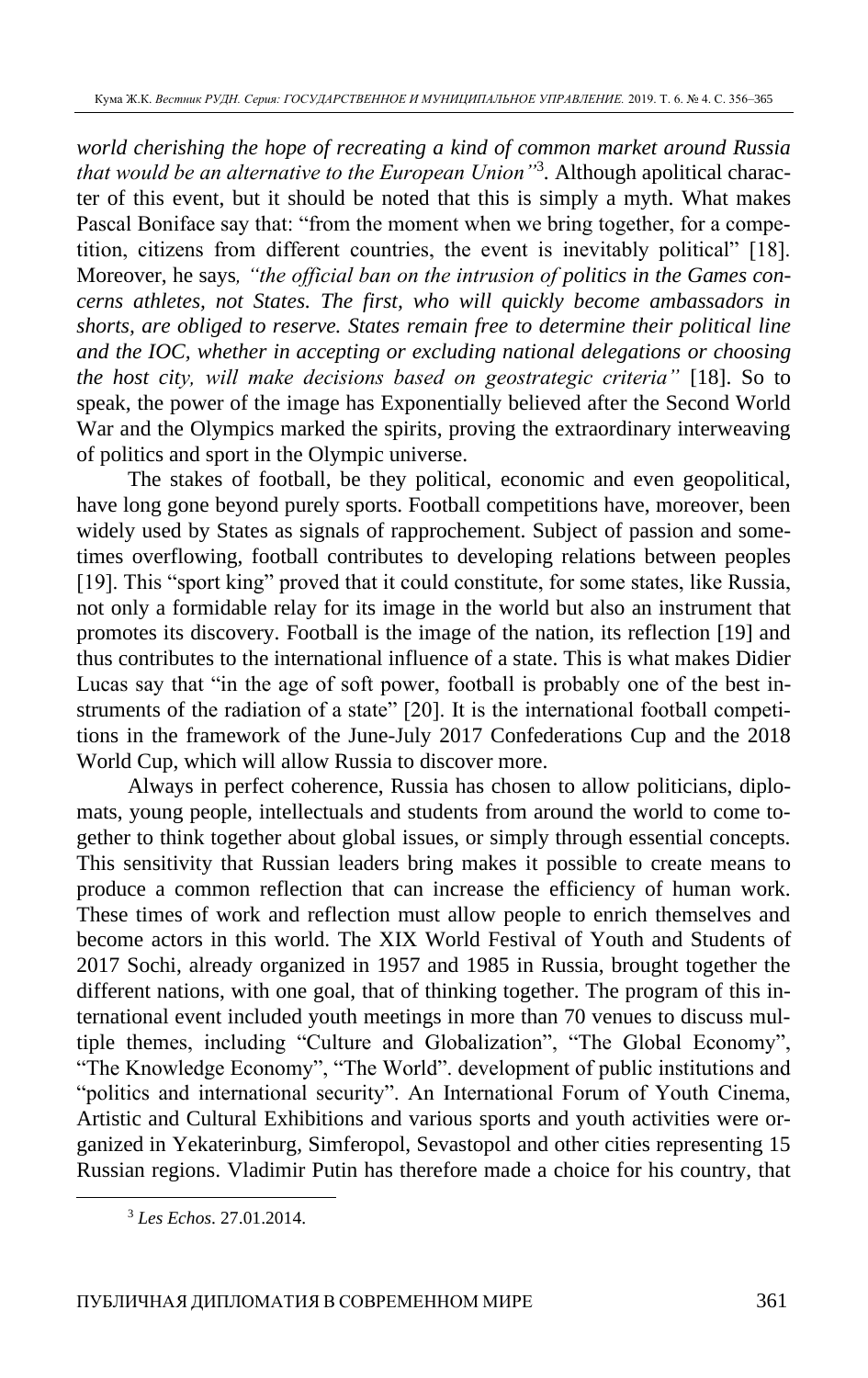of allowing different people to come together to reflect on global issues. From now on, it will be necessary to count with Russia "unavoidable country". This event is part of the charm offensive, aimed at making Russia more attractive and less intimidating. This event is part of the""soft power" resources and therefore corresponds to the attraction and seduction capacity exercised by the Russian cultural model. And the objectives assigned to this great world meeting are proving to be a vector for the development of friendship ties between Russia and the rest of the world. As such, during the opening ceremony of the festival, Vladimir Putin said that this meeting is a link between countries committed to freedom and solidarity. The organization of the festival cost a total of 4.5 billion rubles to the Russian budget. The country has financed the holding of all events in Sochi as well as the accommodation and meals of the participants in hotels located in Adler, not far from the Olympic Park. The total number of participants is approximately 30,000, including 20,000 delegates (10,000 Russians and 10,000 foreigners), 7,000 volunteers, and a large number of speakers and guests. Vladimir Putin declared that the countries of the world must stop spending resources in a "useless" rivalry: "we see each other as adversaries, and instead of cooperating and solving problems that concern us all, we devote a large part of our resources to secondary things, we must strive to consider each other as partners"<sup>4</sup>. This festival has therefore participated, through its activities, in the implementation of the soft dimension of Russian power. This festival contributed to the cultural influence of Russia in the world, at the same time as it was one of the strong instruments of its power.

In short, to evoke the "return" of Russia on the international scene is today a commonplace. In Russia, this phenomenon is largely put to the credit of Vladimir Putin, a majority of his fellow citizens believing that his policy allowed the recovery of the country after the "disorders" of US years [11]. In Europe and the United States, this "return" raises questions and sometimes concerns. Russia is returning to its ambitions of power at a time when rising oil prices are changing its relationship with the world. It is positioning itself, along with the major industrialized countries and emerging powers, as one of the centers of power in a multipolar world whose work it is trying to demonstrate. Russian policy seems very proactive, pragmatic and focused. It relies, as we mentioned above, on certain resources. Nevertheless, the Russian cultural power is articulated as exclusively around the state in the governmental sense of the term. And, as Samuel Huntington points out, *"the power of a State is normally evaluated by measuring the resources available to it over those possessed by other States that it tries to influence"* [21]. Developing a soft power by Russia is a long-term task. Without prejudging the future, we note that the initiatives taken are facing serious difficulties. To move from propaganda, omnipresent during the time of the Soviet Union, to the information and the debate of ideas turns out in particular very complex and that their effects are limited. The very deteriorated image of Russia in the world

<sup>4</sup> Mitina Daria, Member of the National Organizing Committee and President of the Russian Communist Youth Union (RKSM) in RBC Daily. 16.10.2017.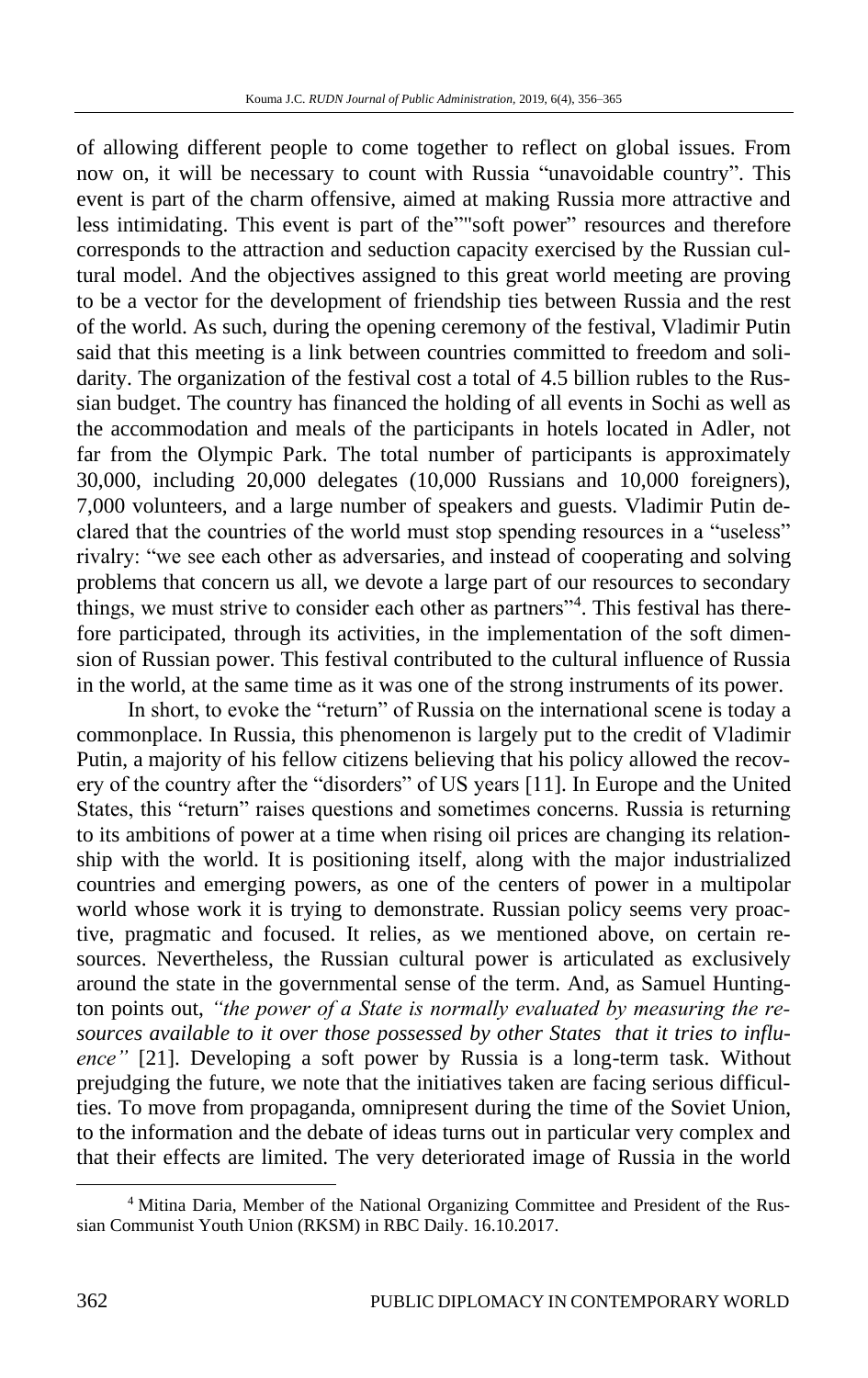bears witness to this. In December 2004, a survey conducted in 23 countries revealed that Russia was only marginally perceived as having a positive influence. Subsequently, his image has deteriorated further. In Europe, the decline is general. One of the reasons for Western discontent is that Russia seems to represent a form of alternative development that is popular with the majority of humanity [22]. For political scientist Sergei Karaganov, *"Russia is one of the few countries to attract a huge number of people through its efforts to maintain its independence and sovereignty. It is a powerful pole of attraction. It intends to become again master of its destiny, to weigh on the decision and to be recognized like a driving element of a more 'just' international order. A dream of power, but also of magnitude. But greatness is not a matter of discourse, but of objectives and results. What we must recognize is that contemporary Russia stands out as much from the traditions of the time of the autocracy, where orthodoxy was the state religion, that the Soviet era, marked by the monopoly of the Marxist-Leninist ideology"* [23]. However, are the soft power resources mobilized by Vladimir Putin commensurate with Russia's quest for power? The cultural rise and then the political supremacy at the international level of Vladimir Putin could be consolidated after reelection at the head of the Russian Federation for a new mandate of 06 years of 18 March 2018.

#### **REFERENCES**

- [1] Pinot A., Reveillard C. (eds.) *Russia Yesterday and Today. Cross Perceptions*. Paris: L'Harmattan; 2016 (In Fr.).
- [2] Gauchon P., Huissoud J.M. *The 100 Words of Geopolitics*. Paris: PUF; 2008 (In Fr.).
- [3] Tsygankov A. If Not by Tanks, then by Banks? The Role of Soft Power in Putin's Foreign Policy. *Europe-Asia Studies*. 2006; 58; 7: 1079–1099.
- [4] Karaganov S. Russia in Euro-Atlantic Region. *Rossiyskaya Gazeta*. 24.11.2009 (In Russ.).
- [5] Le Huerou A., Sieca-Kozlowski E. *Military Culture and Patriotism of Today's Russia*, Paris: Karthala; 2008 (In Fr.).
- [6] Bessière S. *China at the Dawn of the Twenty-first Century: The Return of Power?* Paris: L'Harmattan; 2005 (In Fr.).
- [7] Dousset M. Vladimir Putin, Ready for Anything for "His" Great Russia. *Geopolis Africa*. 22.08.2013.
- [8] Sindjoun L. In Search of Cultural Power in National Relations: A Test of Characterization of the Concept and Apprehension of the Phenomenon. *Cameroon Journal of International Politics*. 2007; 1: 20–21.
- [9] Nye J. *The Paradox of American Power: Why the World? Only Superpower Cannot Go It Alone*. Oxford: Oxford University Press; 2002.
- [10] Nye J. *The American Leadership: When the Rules of the Game Change*. Nancy: Presses Universitaires de Nancy; 1992 (In Fr.).
- [11] Tingui A. *Moscow and the World: The Ambition of Greatness: An Illusion?* Paris: CERI; 2008 (In Fr.).
- [12] Nye J. *Soft Power. The Means to Success in World Politics*. New York: Public Affairs; 2004.
- [13] Nye J. *The Future of Power*. New York: Public Affairs; 2011.
- [14] Aker D-A. *Managing Brand Equity, Capitalizing on the Value of a Brand Name*. New York: The Free Press; 1991.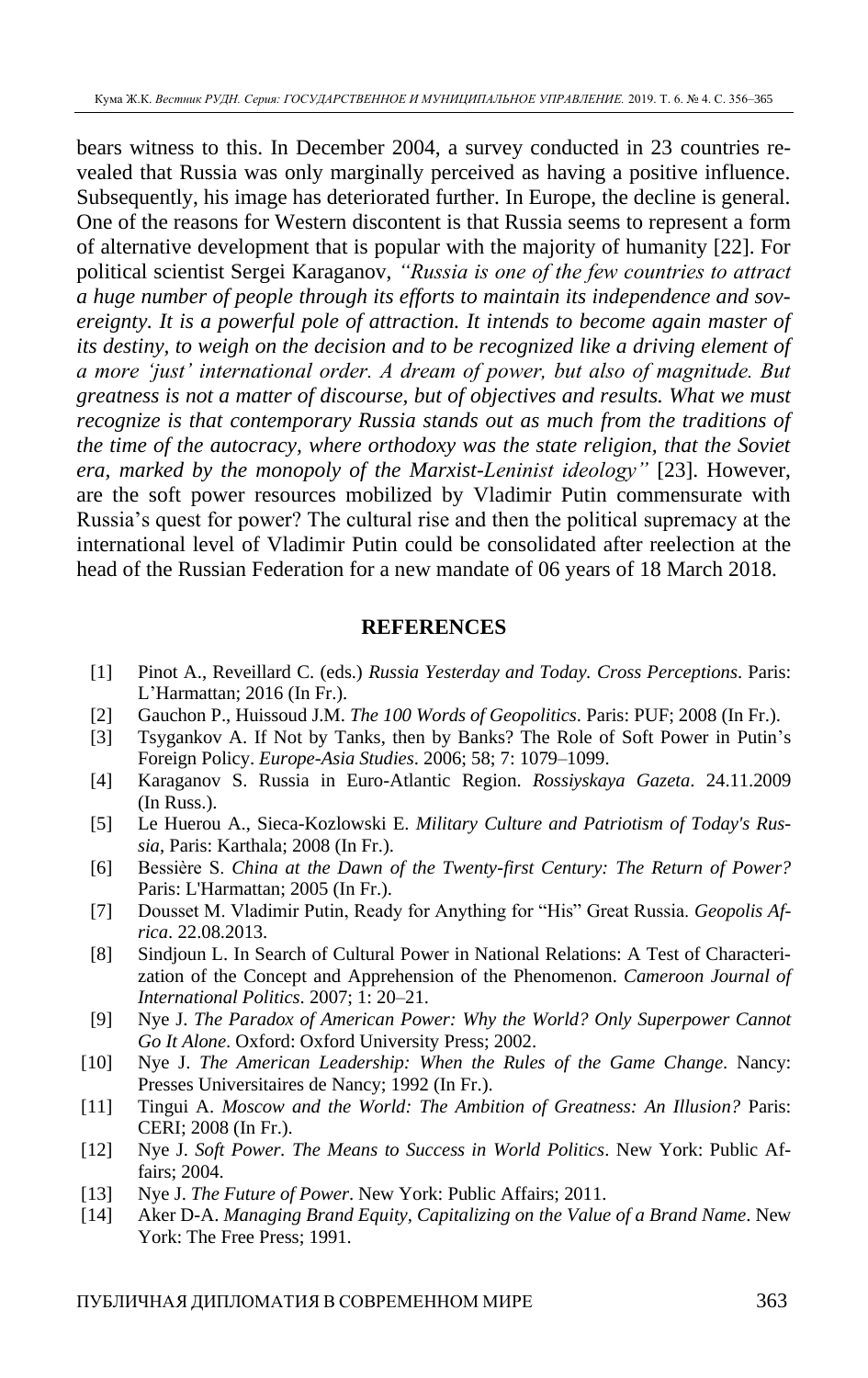- [15] Van Ham P. The Rise of the Brand State, the Postmodern Politics of Image and Reputation. *Global Policy Forum.* 2001.
- [16] Plantey A. *Politics Between Nations: Principles of Diplomacy.* Paris: Pedone; 1991 (In Fr.).
- [17] Bozonnet J-J. Sport, a Geopolitical Issue. *Le Monde Histoire*. 08.01.2014 (In Fr.).
- [18] Boniface P. *JO Policies*. Jean-Claude Gawsewitch Publisher; 15.05.2012 (In Fr.).
- [19] Boniface P. (eds.) *The Earth Is Round Like a Balloon: Geopolitics of Football*. Paris: Editions du Seuil; 2002 (In Fr.).
- [20] Lucas D. Editorial. *Geoeconomics*. 2010; 54: 5–6.
- [21] Huntington S. *Introduction to International Relations*. Paris: Seuil; 1987 (In Fr.).
- [22] Grynszpan E. Russian Soft Power Scores Points. *Time*. *Moscow.* 16.06.2016.
- [23] Garbe E. *From Stalin to Putin*. Paris: Publibook; 2003 (In Fr.).

Научная статья

## Культурная маркировка России на международной арене: испытание мягкой силы (2000-2018)

### **Ж.К. Кума**

### Российский университет дружбы народов *ул. Миклухо-Маклая, 6, Москва, Россия, 117198*

**Аннотация.** Автор утверждает, что со второй половины 1990-х годов, и особенно с момента вступления В.В. Путина на пост президента, международное подтверждение и признание статуса России как великой державы было возведено в ранг экзистенциального внешнеполитического императива. Восстановление глобального влияния России – одна из составляющих этой политики, проводимой российскими властями. Однако «цветные революции» на постсоветском пространстве, в первую очередь «Оранжевая революция» 2004 года на Украине, заставили российское руководство переосмыслить отдельные императивы внешней политики для того, чтобы спроецировать за рубежом лучший образ России. Данные приоритеты нашли отражение в программных документах во время второго президентского срока В.В. Путина (2004– 2008 гг.). Понятие «мягкой силы» будет институционализировано в Концепции внешней политики Российской Федерации от 12 февраля 2013 года. Данная статья призвана внести вклад в анализ проблем, связанных с культурной переменной во внешней политике Российской Федерации. Автор полагает, что в мировом культурном поле, традиционно контролируемом сильными западными державами, Россия выбрала мягкую силу на основе видения своего особенного пути, своей истории культуры и многочисленных достижений, представляя себя «ответственной» и «примиряющей» державой.

**Ключевые слова:** Россия, внешняя политика, мягкая сила, власть, культура, сотрудничество, спорт

#### **Сведения об авторе:**

*Жан Коттен Кума* – аспирант кафедры сравнительной политологии Российского университета дружбы народов (ORCID ID: 0000-0001-5717-3023) (e-mail: cottingelin@yahoo.fr).